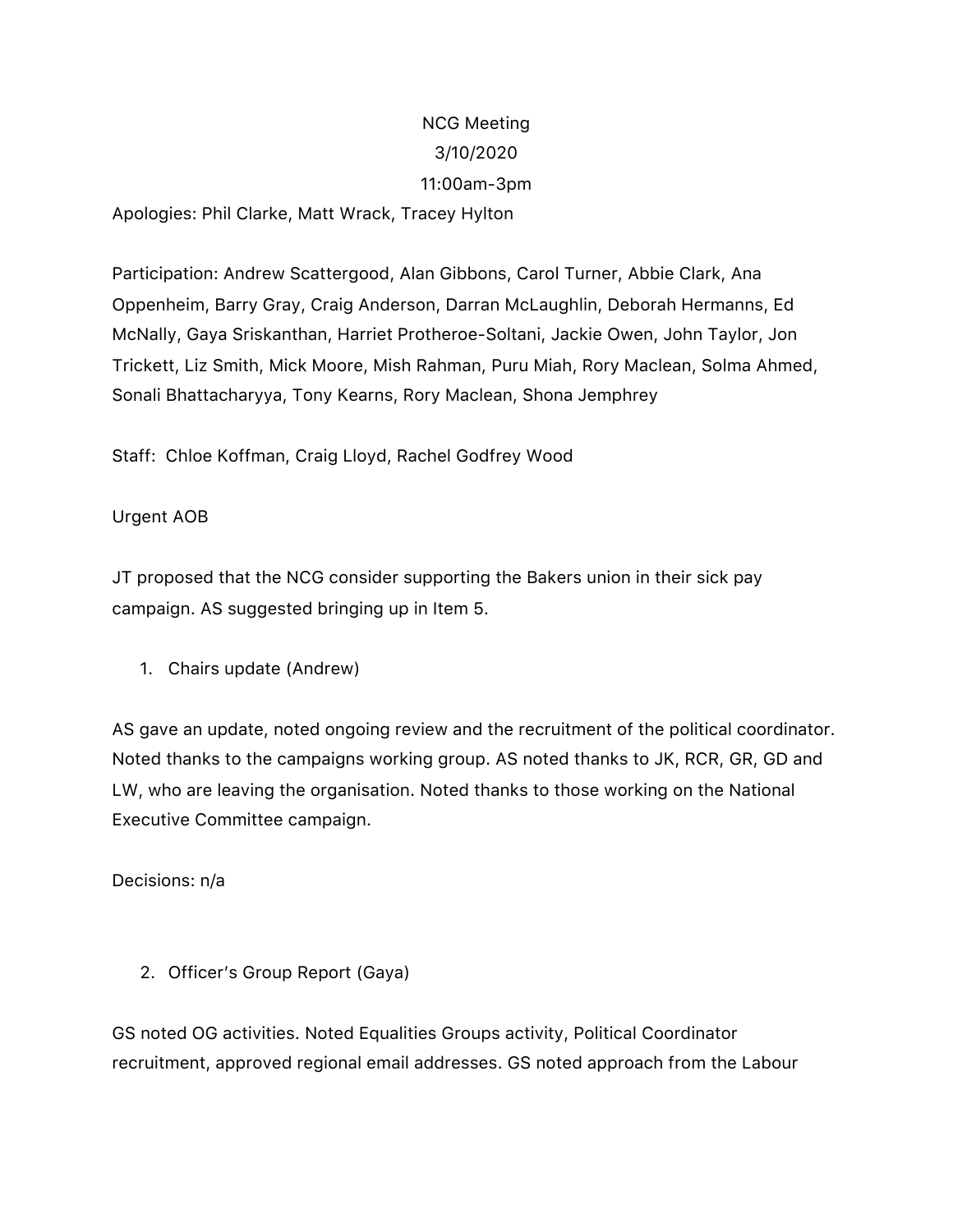Campaign for Electoral Reform. GS noted the need for temporary Comms support and discussions with the staff union on this.

Decisions: n/a

3. NEC update (Mick and Mish)

MM gave an update on the NEC campaign. MM noted the advice on the STV voting system. MM noted the upcoming social media campaign. MM noted the use of the hashtag #GV6.

Decisions: n/a

4. Equalities Committee Report (Sonali)

SB noted discussions around establishing BAME structures and equality committee activities.

Decisions: n/a

5. Campaigns Working Group Report (Darran)

DM gave an update on the eviction resistance campaign. DM noted ongoing discussions with ACORN and LRU. DM noted Momentum's aim to support and mobilise members for tenant's union-led activities. DM noted activists signing up to the campaign and possible trainings delivered by the LRU. DM noted the Momentum-backed slate in the Young Labour elections and the crisis in university housing. DM noted the development of a process for selecting a campaign for Momentum to be involved in. SB suggested that when a new campaign is proposed, the Campaigns Working Group (WG) and the Equalities WG should collaborate.

JT proposed Momentum supports the Bakers Food and Allied Workers Union (BFAWU) campaign for full sick pay and work with the BFAWU to promote the campaign. DM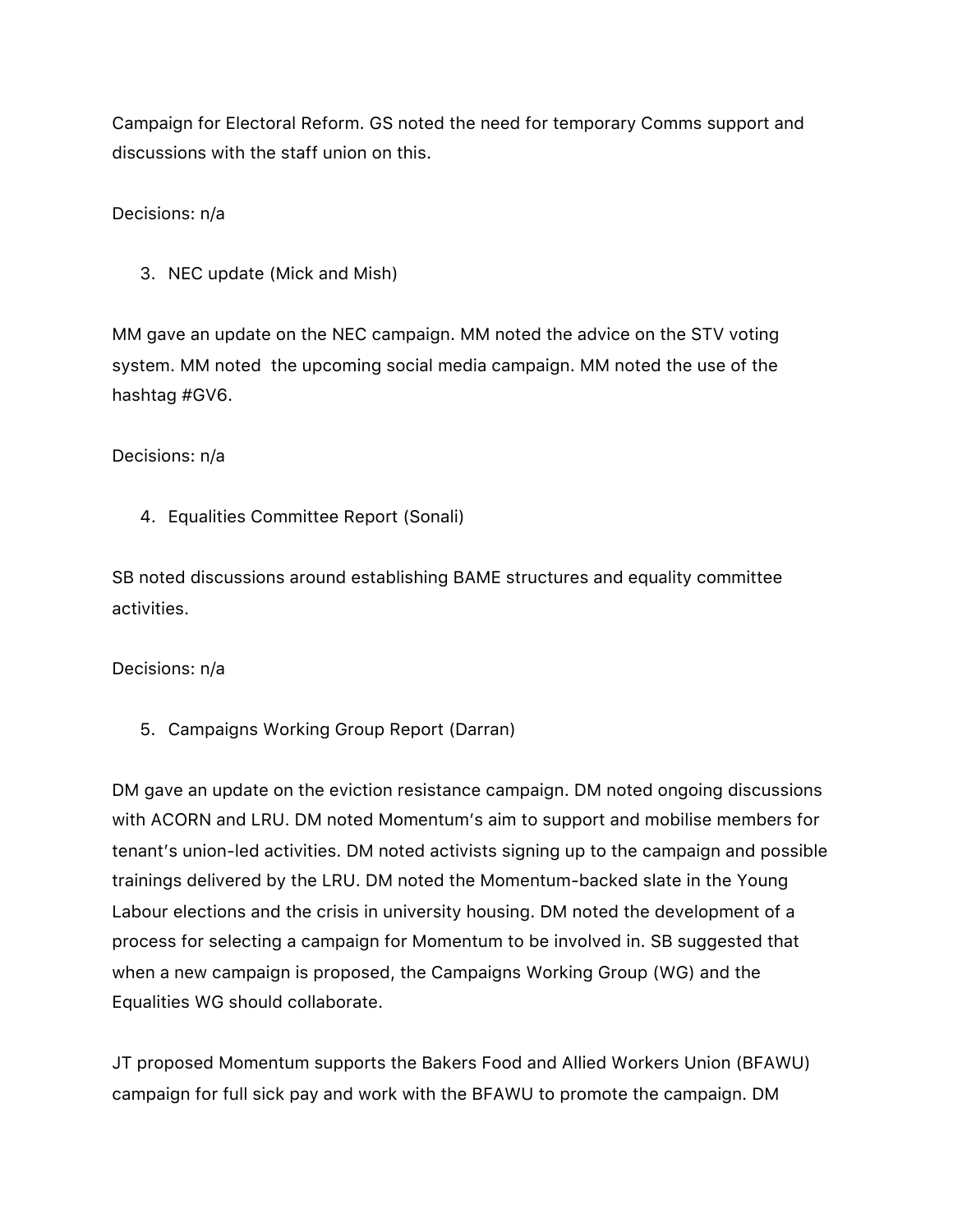suggested sending an email with the information and noted the upcoming process for selecting campaigns. JT noted possible support from the Socialist Campaign Group (SCG) around the housing campaign. HPS noted possible brief for MPs and CA noted Campaign for Socialism (CfS) activities around this issue.

## Decisions: n/a

6. MyMomentum Report (Rory)

RM gave an update on the MyMomentum consultations and noted the success of the four consultations. RM noted three separate decisions presented from the paper. RM noted decisions on the scope of the redevelopment, the level of resources available for this development and a decision on whether a new working group should be created or it should be delegated to the Communications Working Group. RM noted recommendations for groups to be able to text and call their members as a priority rather than a forum, that a temporary new staff member should be hired in the digital team to work on this as well as volunteers who are proficient in coding and that it should be delegated to the Communications WG.

AS suggested going with RM's recommendations.

RM noted that the proposal can move forward on the basis of current capacity. RM noted that there is a desire for groups to be able to communicate with other groups but there is no formalised way of doing this currently. RM noted DH's point and noted that this can be delegated to the Membership WG.

AS asked for any objections to the recommendations to be carried out by the Membership WG/RM and for feedback to come back to the NCG/Officers Group. No objections.

Decisions: Membership working group and RM to work on the proposed recommendations and report back to the Officers Group.

7. Report from Membership Working Group on Refounding Process (Deborah)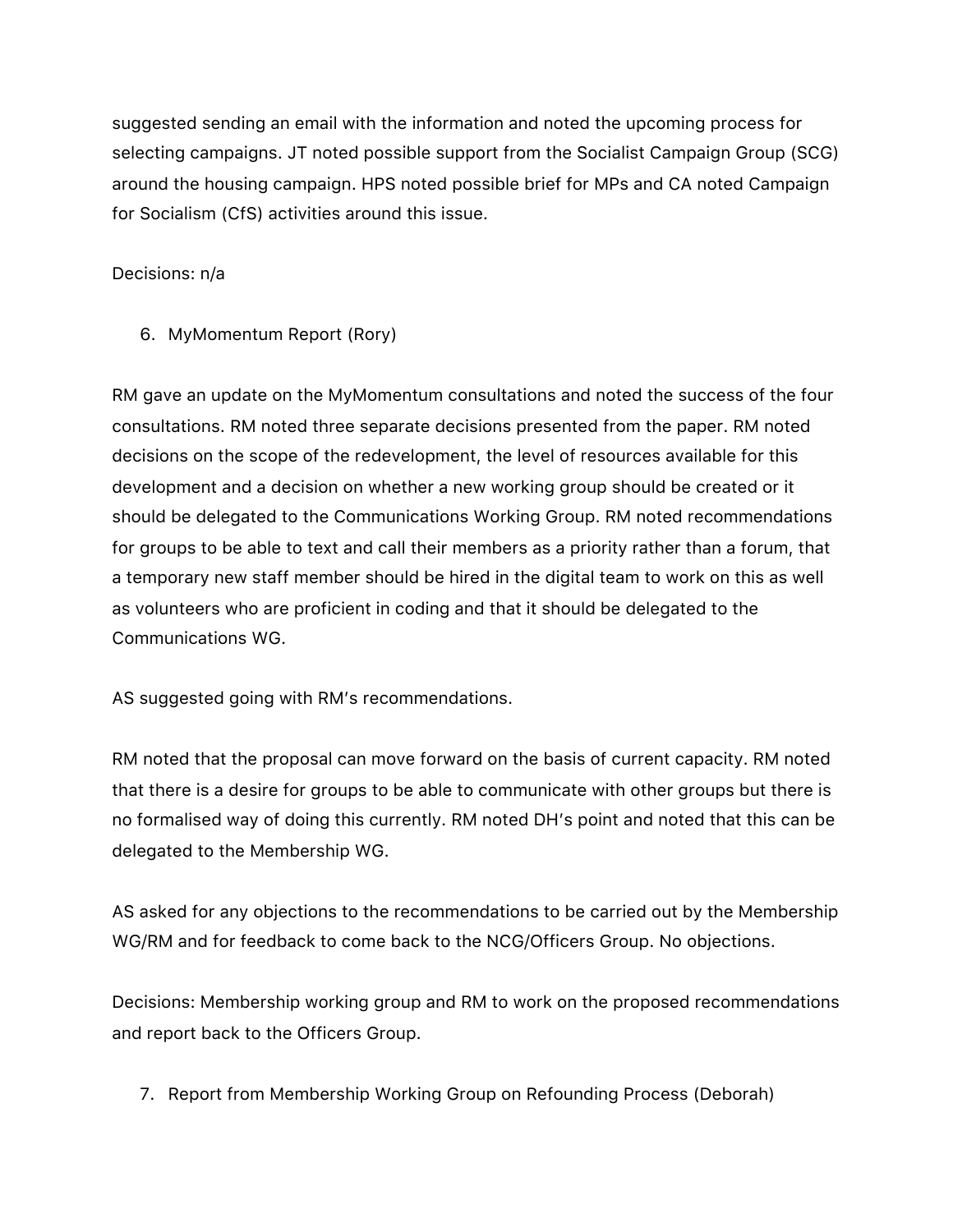DH gave an update on the Membership WG activities. DH noted the first round of refounding groups. DH noted the progression on data access issues. DH noted discussions around a Momentum Leadership Development Programme and activities for Party conference next year.

#### Decisions: n/a

8. Support for NEC Councillor Candidates. (Alan Gibbons) and Request for endorsement by Momentum of Mick Antoniw as the Left candidate for the Welsh NEC seat. (Mike Bird/Jackie Owen)

AG noted the request for support for the NEC Councillor candidates and outlined their campaign. AG noted strong organising among councillors in the Party right. AG noted the importance of the left backing candidates, even if they are unlikely to win. SJ noted the lack of a democratic process regarding this decision. SJ proposed not endorsing this time but looking towards future ways of deciding this democratically.

PM noted he wanted to support the proposal and noted that it is a narrow electorate, so the impact on the Comms team may not be major. PM suggested that an email poll could be sent out to Momentum Councillors about the endorsement. AC noted that a Momentum endorsement may not add anything to the councillor candidates campaigns.

AS outlined two proposals:

First vote: Should Momentum make an endorsement in the NEC Councillor Candidate sections?

Yes: AG, CT, CA, JO, JTa, MM, PM, SA, TK, LS No: AC, AO, DH, DM, GS, HPS, RM, SJ, SB Abstentions: BG, EM, JT, MR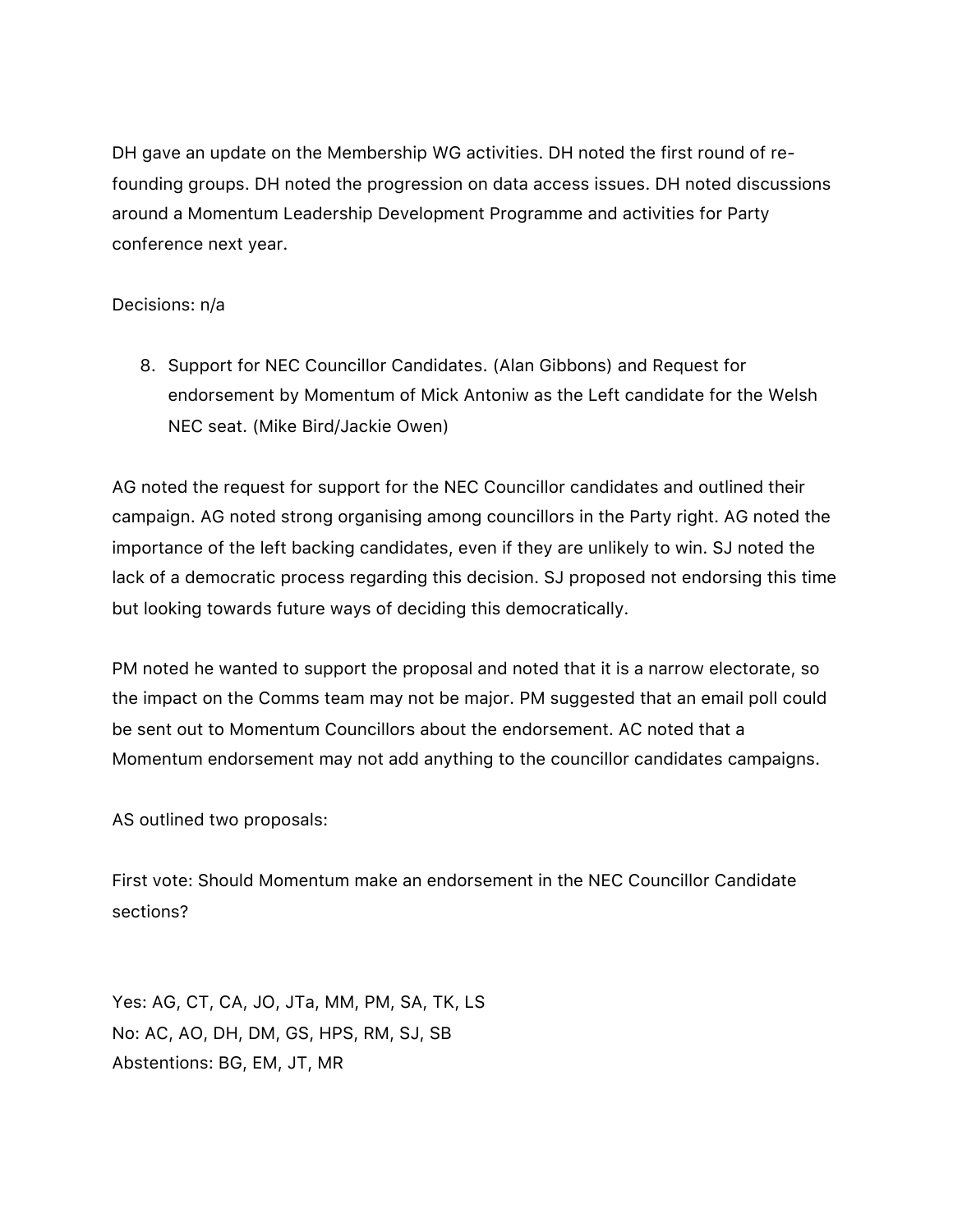This was carried.

Second vote: Should Momentum endorse Jo Bird and Matt White? JO seconded AG's proposal to endorse.

Yes: CT, DM, JO, AG, JF, JTa, LS, MM, MR, SA, SB, TK, CA, DH, HPS, JO No: n/a Abstensions: AO, BG, CA, EM, GS, JTr, PM, SJ, AC

This was carried.

JO outlined the proposal for the left candidate, Mick Antoniw for the Welsh NEC seat. JO noted he is an incumbent and noted the opposition from the right. HPS seconded and noted support for Antoniw.

Yes: AO, AG, CT, CA, DM, DH, HPS, JO, JF, JT, LS, MM, MR, SJ, SA, SB, TK, No: Abstentions: AC, EM, JTr, PM, BG

This was carried.

Decisions: Momentum to endorse Jo Bird, Matt White and Mick Antoniw in the NEC elections.

9. Proposal to make Membership Working Group a Sub-Group (Deborah)

SB proposed DH becomes the Chair and the Membership WG become a subgroup. AG seconded.

AS asked for any objections. None made.

Decisions: Membership working group to become a subgroup with DH as Chair.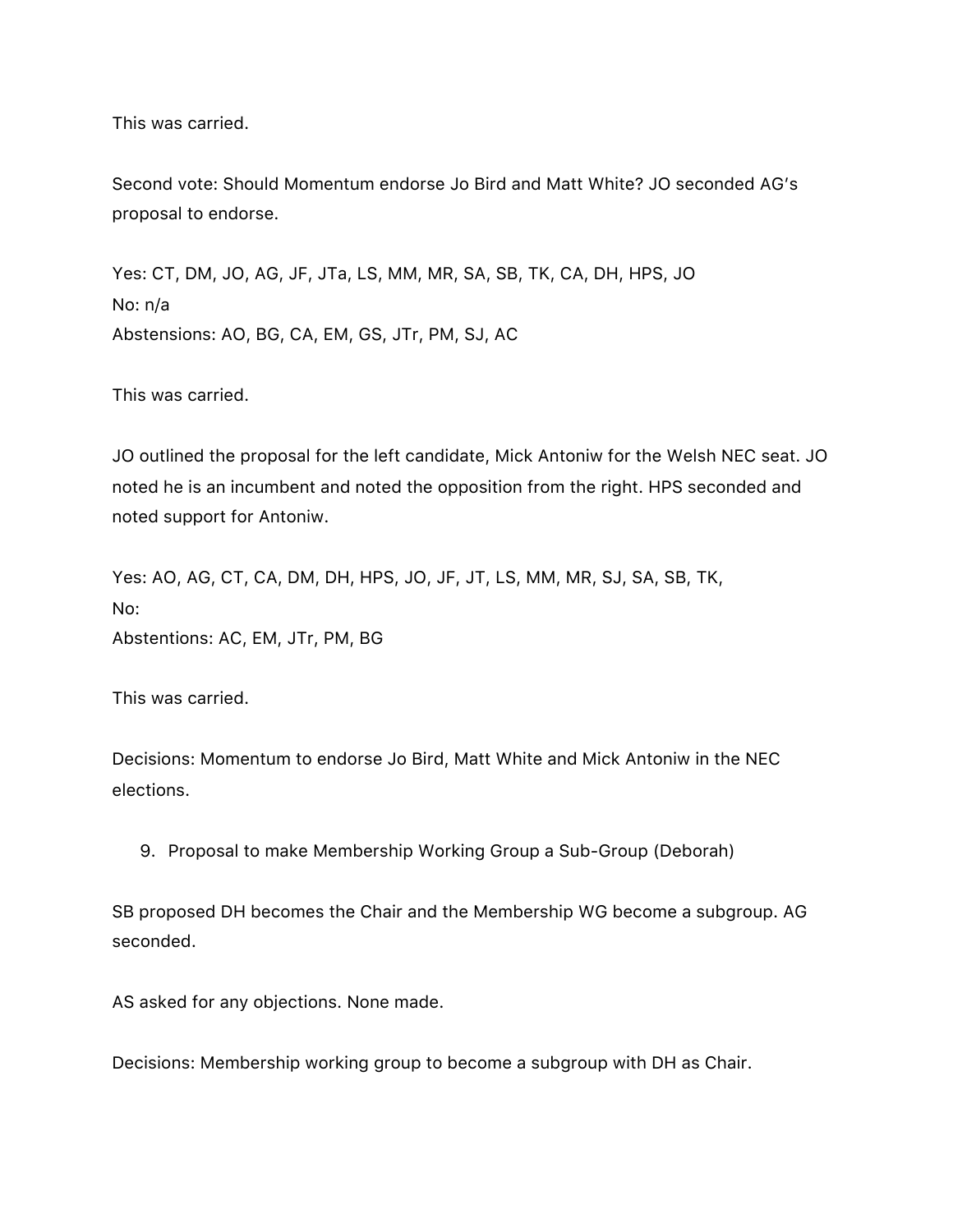10. Democratic Process for Policy Motions at 2021 Labour Party Conference (paper) (Deborah/Liz/Rachel)

DH noted the importance of power of the membership at Conference. DH noted the proposal for the agreement for the direction of the process of making decisions for Conference democratically. DH outlined proposals for motions for groups and affiliates, which can be shortlisted by the NCG, to then go to Conference.

AS noted the importance of a democratic process and noted the need for a focus on internal Labour Party democracy and mandatory reselection. JT noted support for the process but highlighted issues with staff capacity. RGW noted that it is the same as running a primary, although there may be a case for running an STV system. RGW noted there should be a criteria of policy/motions to be submitted and the shortlisting process would have to be carefully considered. RGW noted that rule changes could go through a separate process. SA noted support for the policy. DH noted the timeline and the process of organising the motions.

AS noted there should be considerations around working with the trade unions towards Conference activities. AO suggested that there be a member requirement for submitting motions, to provide higher quality motions. SJ noted Momentum could issue a model motion to help guide members. AS noted the issues with delegates not following CLPs wishes and noted Momentum should consider how delegates are selected.

AS asked for any objections to this proposal and for it to continue with the feedback provided. None made.

Decisions: Proposal agreed to develop a policy for members to submit and vote on motions for 2021 Conference, with feedback.

11. Review Group update (Phil)

AS noted the new timeline for the review/restructure.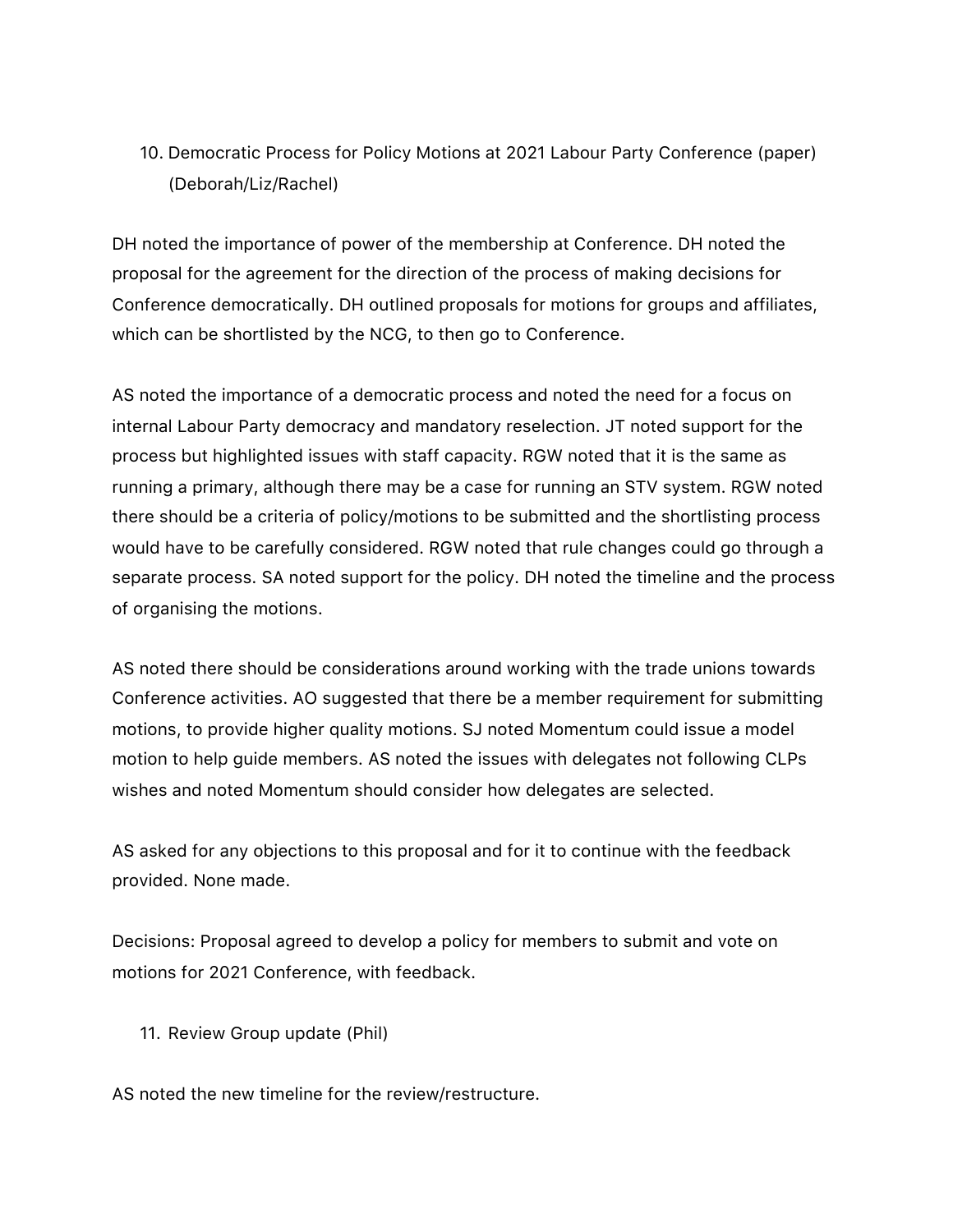AS proposed agreeing the new timeline

Yes: AC, AG, AO, BG, CT, CA, DM, DH, GS, HPS, JO, JF, JT, JTr, LS, MM, MR, SJ, SA, SB, TK No: n/a Abstentions: EM, PM

Decisions: New timetable for the organisational review agreed.

12. Political discussion post Labour Connected/Working relationship with Socialist Campaign Group and other left groups. (Deborah)

AS noted issues resulting from Labour Connected. DH noted there should be thought about how Momentum should relate to the Party going forward. AC noted the importance of defending successes made at previous conferences and making sure they are focused on by Labour. SB noted the divisiveness and dog-whistle politics which stemmed from Labour Connected. SB noted the success of Momentum's refugee video and we could address this more in future. LS noted the worsening political situation in America and Labour should be pressed on democracy. SA noted the 'patriotism' approach is concerning and the Tories moves to remove discussion of socialism from public spaces. BG noted agreement with SA and noted the lack of preparation for a second wave of coronavirus. BG noted the approach of other countries to suppress the virus and referenced the statement agreed previously by the SCG on 'Zero Covid'. DH noted the need to think strategically around Corbyn/Starmer voters. JT highlighted the strategic objectives around making sure the left is seen as electable and the role of the leadership. CT noted agreement with JT and noted the plurality of views among the working class in areas that Labour needed to win.

DH noted the public discussion around a "Socialist Coordinating Group" but noted issues with a centralised committee. DH suggested semi-regular strategic discussions with other groups on the left but maintaining commitments as a members association. EM noted commitments made at conference which need to be pursued, potentially over the vague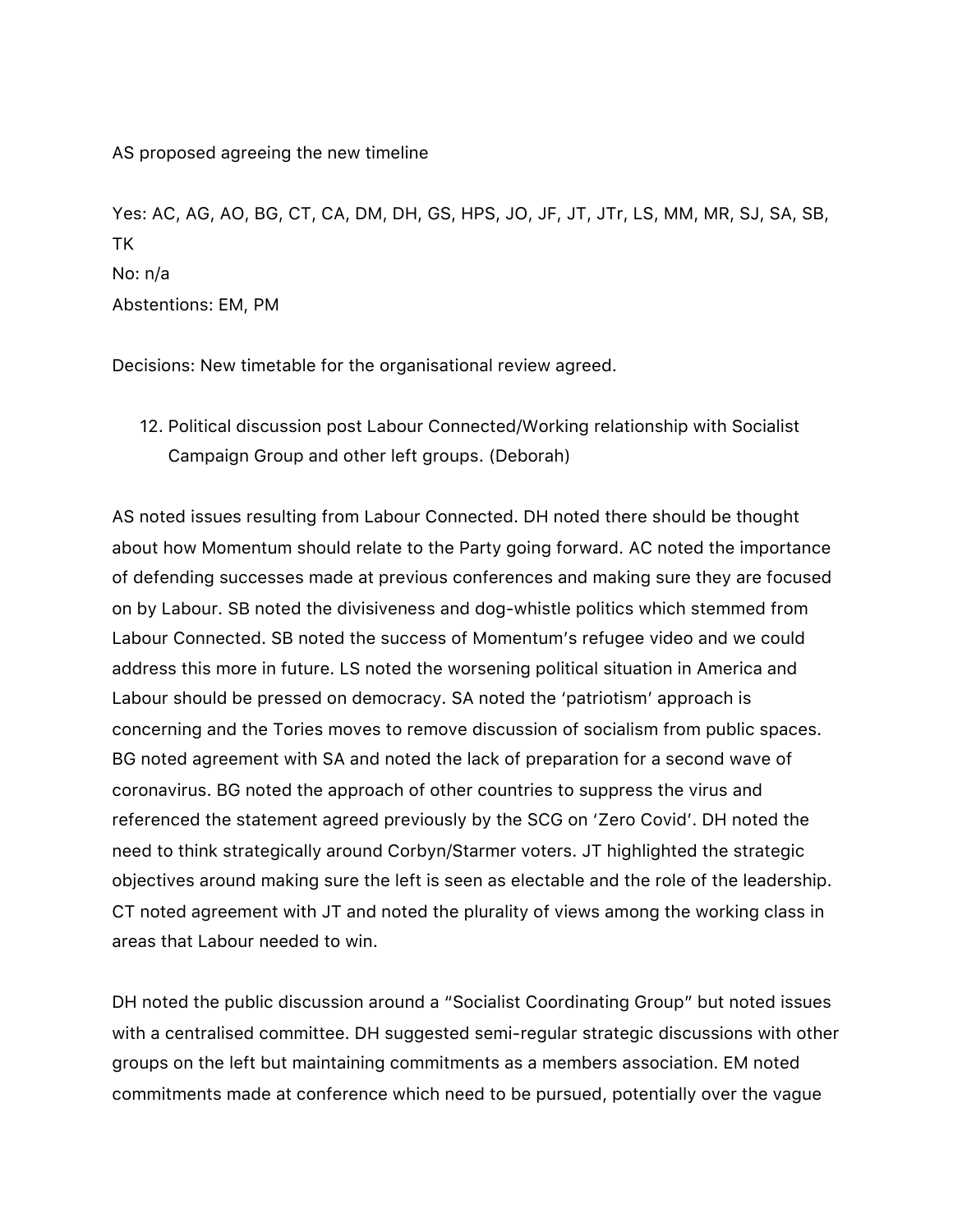pledges made by Starmer. MM noted doubt over sticking to the pledges and noted that ordinary people aren't interested in speeches made by politicians or parliamentary processes. MM noted the lack of inspiration in Starmer's politics. MM noted exciting events outside of parliamentary politics, including increased union membership and the BLM movement. JF noted the particular issue of Brexit in the Red Wall seats and that many policies from the last election remain popular. JF noted wide support for Starmer in some areas and the importance of not alienating his supporters. CA noted the importance of Labour making an impact in Scotland and the success of the SNP in Scotland. JT acknowledged the issues in Scotland and noted that there are many seats outside the Red Wall that are winnable by Labour. JT noted the importance of Momentum working with other parts of the left and noted the importance of Momentum's influence. MR noted concern around the patriotism line taken by Starmer but noted the left should take ownership of this concept. MR noted rollbacks on the GND. TK noted the importance of holding Starmer to account on the pledges as otherwise trust will be lost with the electorate. SB noted that Starmer was elected in a completely different political situation and this must be reflected in the approach. LS noted that there needs to be legitimacy around Labour's approach to the economy and we must reject the "household economy" narrative. JTa noted the importance of holding Starmer to account with the ten pledges.

#### Decisions: n/a

13. Procedures Group communication proposal (Deborah)

CA outlined the proposal from the Procedures WG in order to improve communication between the NCG members. AS noted technical issues with using the Drive and possible issues with Slack.

AS asked for objections to the proposal, none made.

Decisions: NCG to adopt proposals and begin using Slack for official communication, continue to use the NCG Drive and use online votes when needed.